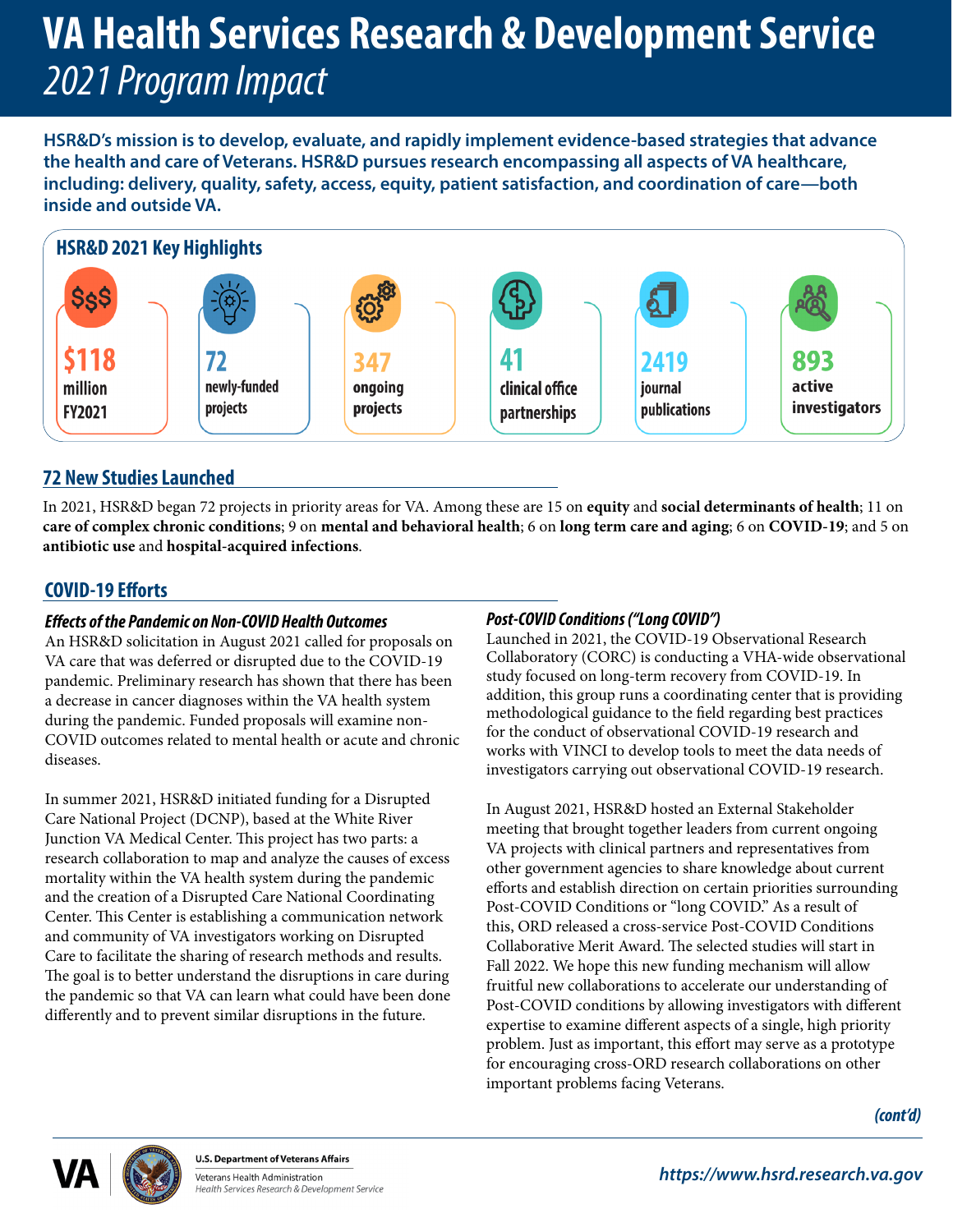# *VA HSR&D 2021 Program Impact*

## **HSR&D Documents Quality of VA Care**

HSR&D contributed information for a planned 2022 Senate Committee hearing on quality of VA care. Supporting documents included a June 2021 Evidence Inventory conducted by HSR&D's Evidence Synthesis Program. Selected research findings from the past five years that were included in the inventory showed that **VA care was equivalent to or better than non-VA care** in multiple areas, including inpatient safety (2018), surgical quality (2020), end of life care (2018), dialysis initiation among patients with kidney failure (2018), kidney transplant (2020), and medication evaluation and management for a number of mental health conditions (e.g., schizophrenia, PTSD, major depression) [2016].

Additional HSR&D research impacts related to quality of VA care that were submitted for the hearing included implementation of a "surgical pause" to screen frail Veterans before surgery that was implemented nationally in September 2021, fever threshold guidance for nursing home patients screened for COVID-19 that resulted in the CDC updating their guidance nationally, support for the use of prophylactic anticoagulation in hospitalized patients with COVID-19, and development of a referral coordination team model for specialty care that is now being used in 81% of VAMCs in at least four specialties.

# **Promoting Diversity, Equity, and Inclusion in the Research Workforce**

As COVID again highlighted health disparities, and in alignment with the White House Executive Order advancing diversity, equity, inclusion, and accessibility (DEI), several noteworthy changes will promote DEI activities within the Office of Research and Development (ORD) and HSR&D. A formal ORD-wide DEI Workgroup was launched with a clear mission, charter, and a Stakeholder Engagement Board. Its recommendations will enhance DEI research and promote recruiting and retaining a more diverse workforce. ORD has also funded 10 research supplements and four were awarded to HSR&D early career investigators from under-represented groups and their mentors.

HSR&D launched a DEI workgroup to increase representation of under-represented groups and is conducting interviews to identify barriers and facilitators to retention in research. HSR&D has begun a training and career development program in Boston for medical students. It has also developed two new field awards that recognize the excellent DEI research conducted by early career investigators and the "unsung heroes" who work to enhance DEI research and diversity in our research workforce. QUERI has six fellows leading DEI-related projects as part of its initiative to Advance Diversity in Implementation Leadership.

# **Key 2021 Research Findings**

Strains on VA critical care capacity due to peak COVID ICU caseload were associated with increased COVID-19 mortality. (*[Bravata, et al., JAMA Network Open](https://pubmed.ncbi.nlm.nih.gov/33464319/)*)

Early initiation of prophylactic anticoagulation for Veterans hospitalized with COVID-19 reduces mortality. (*[Rentsch, et al.,](https://pubmed.ncbi.nlm.nih.gov/33574135/)  [BMJ](https://pubmed.ncbi.nlm.nih.gov/33574135/)*)

Routine use of remdesivir for COVID-19 may increase length of hospital stay without improving survival. (*[Ohl, et al., JAMA](https://pubmed.ncbi.nlm.nih.gov/34264329/)  [Network Open](https://pubmed.ncbi.nlm.nih.gov/34264329/)*)

Receipt of COVID-19 vaccine is higher among racial/ethnic minorities than whites within the VA healthcare system. (*[Haderlein, et al., American Journal of Preventive Medicine](https://pubmed.ncbi.nlm.nih.gov/34782188/)*)

Temporary financial assistance improves homeless Veterans' odds of becoming stably housed. (*[Nelson, et al., JAMA Network Open](file:///\\VHABOSRES7.v01.med.va.gov\bosres\CIDER\HSR&D General\2021\Year End Summaries\Temporary Financial Assistance Improves Homeless Veterans)*)

Veterans receiving VA-only post-kidney transplant care had lower five-year mortality compared to non-VA transplant care. (*[Cashion, et al., Clinical Journal of the American Society of](https://pubmed.ncbi.nlm.nih.gov/33602753/)  [Nephrology](https://pubmed.ncbi.nlm.nih.gov/33602753/)*)

Total knee arthroplasties have significantly lower complication rates when performed in VA vs. community care facilities. (*[Harris, et al., Health Affairs](https://pubmed.ncbi.nlm.nih.gov/34339235/)*)

VA surgeries across eight specialties result in lower mortality among Veterans than comparable private sector surgeries. (*[George, et al., JAMA Surgery](https://pubmed.ncbi.nlm.nih.gov/34964818/)*)

Low-value prostate cancer screenings are common in VA, while low-value breast, cervical, and colorectal screening are rare. (*[Schuttner, et al., JAMA Network Open](https://pubmed.ncbi.nlm.nih.gov/34677595/)*)

Expanded provider options via community care are associated with increased healthcare utilization among Veterans. (*[Rose, et](https://pubmed.ncbi.nlm.nih.gov/34698845/)  [al., JAMA Network Open](https://pubmed.ncbi.nlm.nih.gov/34698845/)*)

Veterans do not always receive appropriate continuation of opioid use disorder medications during surgical hospitalizations. (*[Wyse,](https://pubmed.ncbi.nlm.nih.gov/34545469/)  [et al., Journal of General Internal Medicine](https://pubmed.ncbi.nlm.nih.gov/34545469/)*)

VA women's health primary care providers were more likely to experience burnout than general primary care providers. (*[Apaydin, et al., Journal of General Internal Medicine](https://pubmed.ncbi.nlm.nih.gov/34618305/)*)